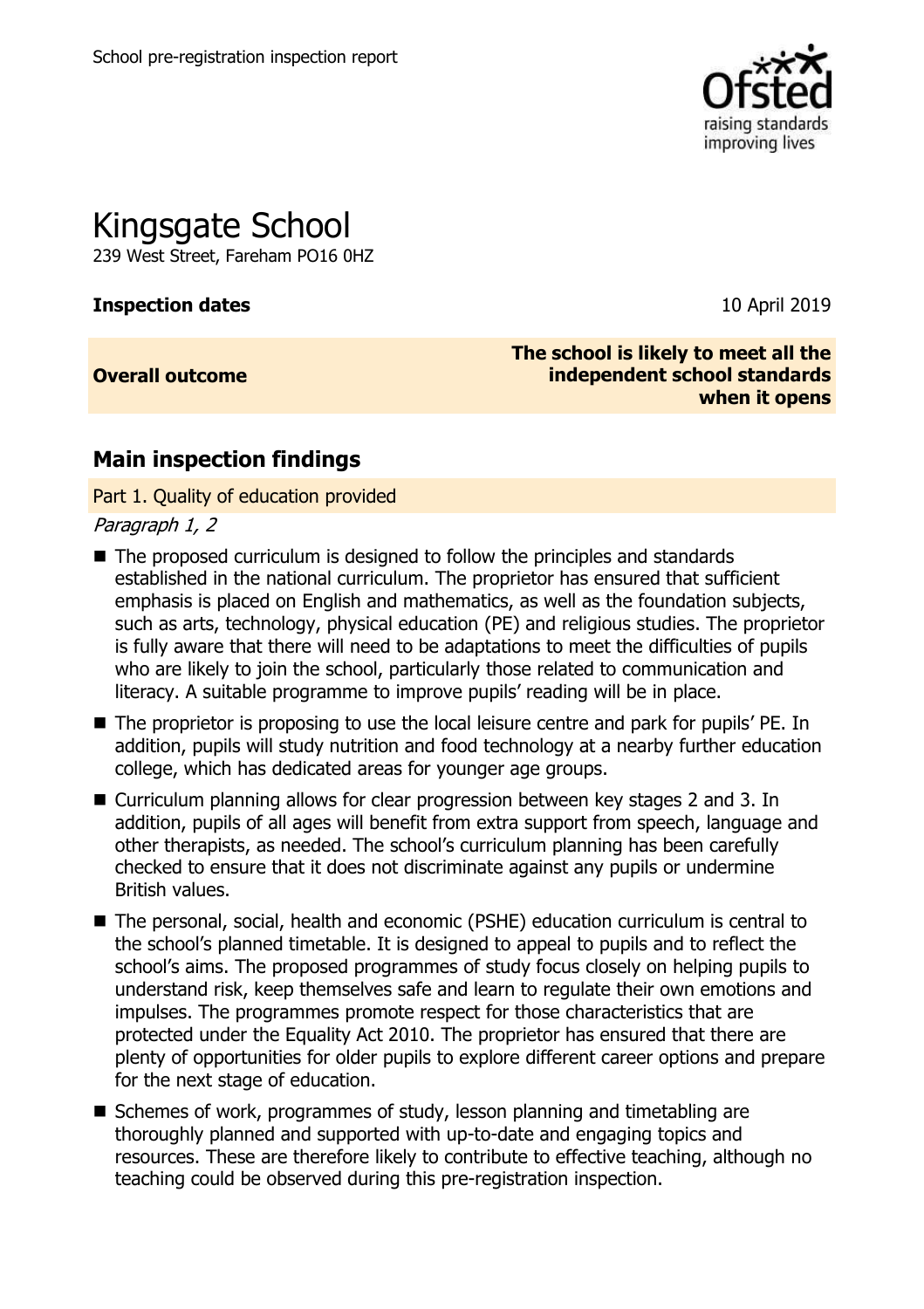

#### Paragraph 3, 4

- Plans for assessing pupils' attainment and progress are in place. On entry to the school, a detailed baseline assessment will gauge pupils' abilities and needs and will enable them to be set appropriate and meaningful targets. Pupils' progress and attainment will be reviewed against their targets.
- The proposed school's high expectations of behaviour, if effectively maintained, are likely to promote successful learning and responsible attitudes from pupils.
- The proposed curriculum will also include a full range of extra-curricular activities, making the most of local facilities and opportunities for outdoor learning. These activities are specifically aimed at promoting pupils' spiritual, moral, social and cultural development, while also encouraging their engagement and motivation.
- The proposed school is likely to meet all aspects of this part of the independent school standards.

#### Part 2. Spiritual, moral, social and cultural development of pupils

#### Paragraph 5

- The proposed school's policies place a strong emphasis on building pupils' sense of moral responsibility. The proposed curriculum is likely to boost pupils' self-awareness and self-esteem. Pupils will be helped to acquire habits of looking outwards to reflect upon and learn about the wider world.
- Specific programmes have been planned to teach pupils about the institutions of England. Policies and practices are likely to promote respect for and understanding of other cultures, beliefs, religions and protected characteristics.
- The proprietor has put in place sufficient time for checking plans and programmes of activity, in order to ensure that pupils are presented with balanced views.
- All aspects of this part of the independent school standards are likely to be met.

#### Part 3. Welfare, health and safety of pupils

#### Paragraph 6, 7

- The safeguarding policy meets requirements and takes into account the unique nature of this setting. The policy provides thorough coverage of what staff, pupils, parents and carers need to know, in line with up-to-date guidance from the Secretary of State. The proposed school's website was under construction at the time of the preregistration inspection, but the policy is complete and available to parents.
- The safeguarding and child protection policies outline clear procedures for reporting concerns about children. The proprietor is fully trained as the designated safeguarding leader and has a secure understanding of his duties. The proprietor has had much experience of working with other agencies that protect children. He is planning to train a member of staff to deputise for him, and to ensure that all other staff are fully trained at a high level in safeguarding and child protection.

#### Paragraph 9, 10

■ The proposed school's behaviour policy is suitably tailored to meet the needs of pupils likely to be admitted to the school. It includes a system of rewards and sanctions, and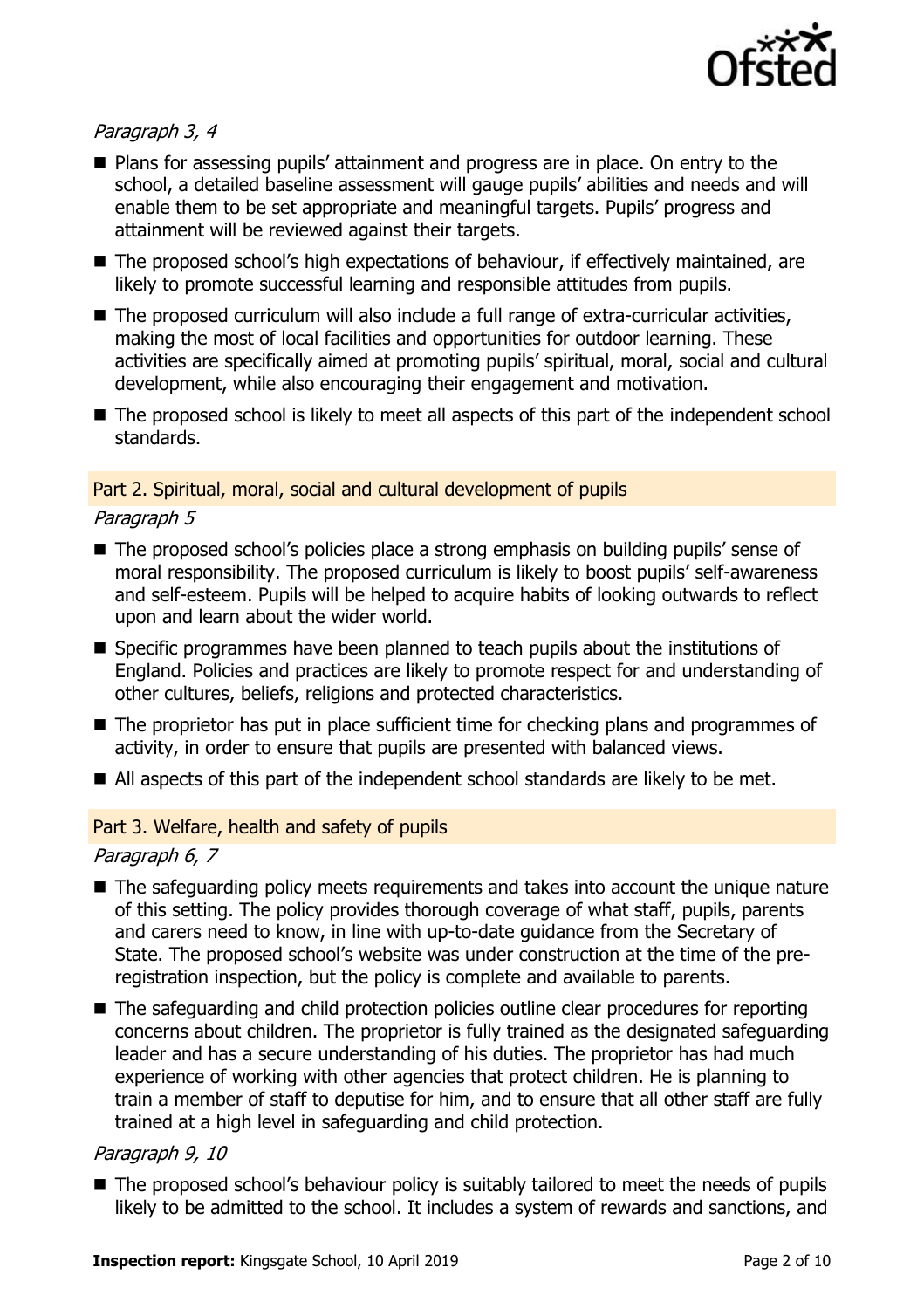

the procedures that will be followed if a physical intervention has to be carried out.

- The proprietor has made sure that there is a system ready to use to record pupils' behaviour and any serious incidents.
- The anti-bullying policy meets requirements and includes sections which outline sensible plans for pupils to take the lead in preventing bullying.

### Paragraph 11, 12, 13, 14, 15, 16

- There is a suitable health and safety policy, together with checks and follow-up actions, as part of getting the building ready to be occupied as a school.
- The building is compliant with the Regulatory Reform (Fire Safety) Order 2005. The premises have been reviewed and some minor remedial works have been carried out in line with recommendations.
- The proprietor is wisely proposing a high staff-pupil ratio. Once the proposed school is up and running, there will be a suitable number of staff to supervise pupils.
- The first aid policy meets requirements. First aid equipment is clearly labelled, safely stored and accessible to adults.
- The proprietor has a thorough approach to assessing risk, both to pupils and from the point of view of the building and location. The risk assessment policy is suitable, and risk assessments take full account of pupils' needs.
- Although no pupils have been admitted to the school, the proprietor has drawn up an accurate spreadsheet that will record the necessary information about pupils.
- The proposed school is likely to meet this part of the independent school standards.

#### Part 4. Suitability of staff, supply staff, and proprietors

Paragraph 17, 18, 19, 20, 21

- The proprietor is thoroughly conversant with the checks that need to be made on adults working in the school, in line with the latest guidance from the Secretary of State. He has drawn up a single central register which will include all the necessary information, including prohibition from teaching checks. No staff have been appointed yet.
- $\blacksquare$  If the school is registered before September 2019, the proprietor is planning on using experienced supply staff before recruiting substantive staff for the new academic year. He has planned carefully how to carry out the required checks and to confirm what checks will have been made by agencies.
- All aspects of this part of the independent school standards are likely to be met.

#### Part 5. Premises of and accommodation at schools

Paragraph 22, 23, 24, 25, 26, 27, 28, 29

- The proposed school will be situated in a residential building which has formerly been used as offices and a children's nursery. The proprietor has carried out much repair and refurbishment work as part of preparing the building for school use.
- The inside of the building is well maintained, and rooms have been adapted for classroom, office and break-out spaces. Rooms are fully furnished with brand-new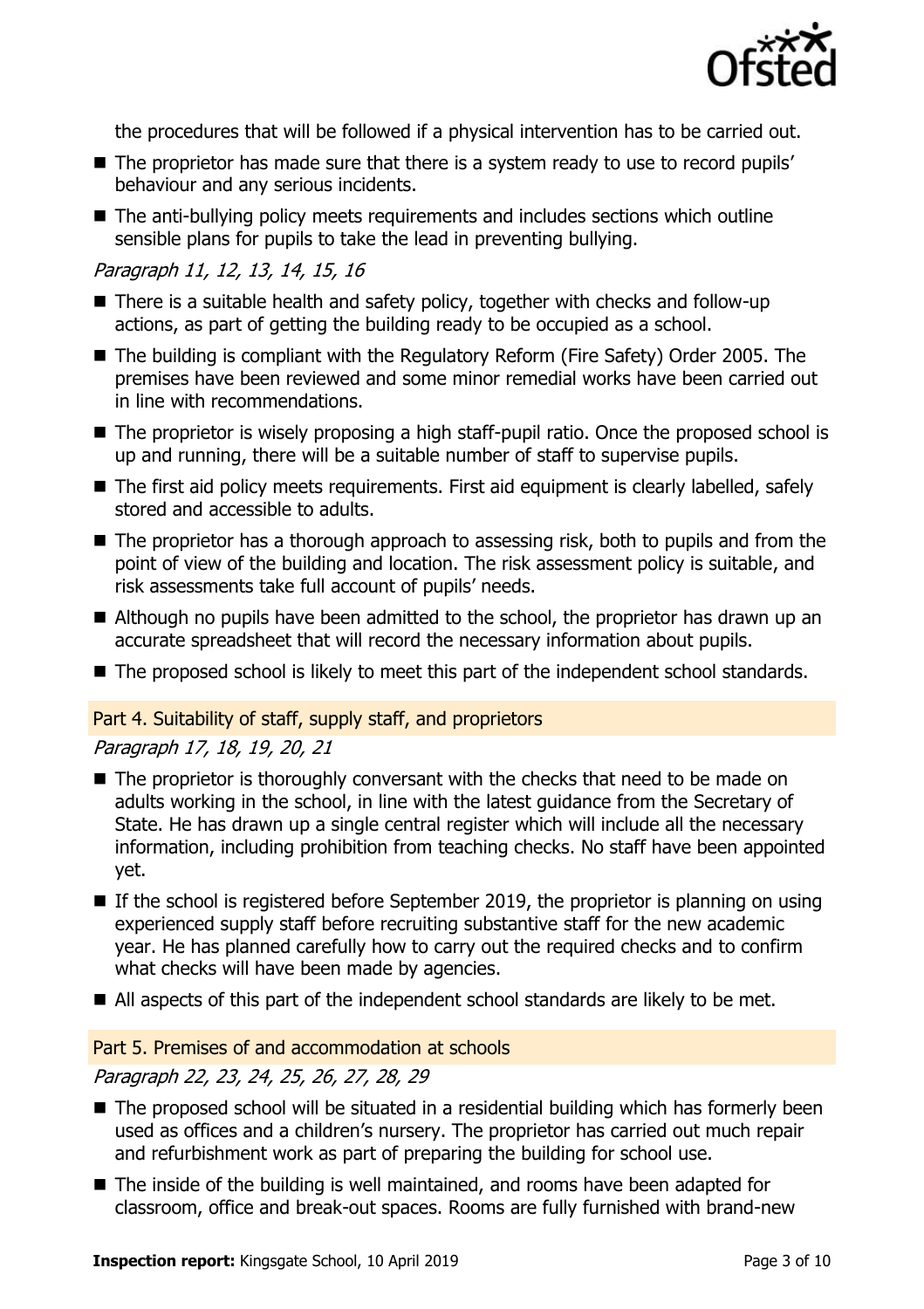

school furniture and resources. The spaces are light, modern and practical.

- $\blacksquare$  The proprietor has made arrangements for safe entry and exit of the building, for pupils and for visitors. He is mindful of the proposed school's position on a busy road and roundabout junction, and its proximity to public transport, including a railway station. Strict procedures are in place to mitigate the risk presented by the proposed school's location.
- Toilet, washing and medical facilities are suitable and meet requirements. The hot water is thermostatically controlled and there is plenty of access to drinking water.
- The school's outdoor space is suitable for recreation and lunchtime and breaktime play. The proprietor is planning to use the facilities and park area at the local leisure centre for pupils' physical education. This centre is five minutes' walk away and has facilities for groups to change and shower separately from the public.
- $\blacksquare$  This part of the independent school standards is likely to be met.

#### Part 6. Provision of information

#### Paragraph 32

- The proposed school's website is currently under construction. However, the inspector was able to review all the required policies and information that will be available on the website. These include the prospectus, information about the curriculum and assessment, and details about the proprietor and governors. Documents and information are currently stored in an email drop box and would be easily obtainable by parents if needed while the website is being built.
- This part of the independent school standards is likely to be met.

#### Part 7. Manner in which complaints are handled

#### Paragraph 33

- The complaints policy meets requirements. It allows for informal resolution at an early stage and also outlines how an independent panel will be formed to hear any formal complaint. The policy allows for the complainant to be accompanied by a supporter at any panel. Timescales for responding to and investigating complaints are clearly laid out and reasonable.
- The policy includes a helpful section about how pupils may also raise complaints or concerns about the school.
- This part of the independent school standards is likely to be met.

#### Part 8. Quality of leadership in and management of schools

#### Paragraph 34

- The proprietor is also the headteacher of the proposed school. He has plenty of experience of leading this type of independent special school in his previous roles as headteacher. He has a proven record of school improvement in these roles.
- The proprietor is thoroughly versed in the requirements of the independent school standards, and has made sure that all the required policies and planning meet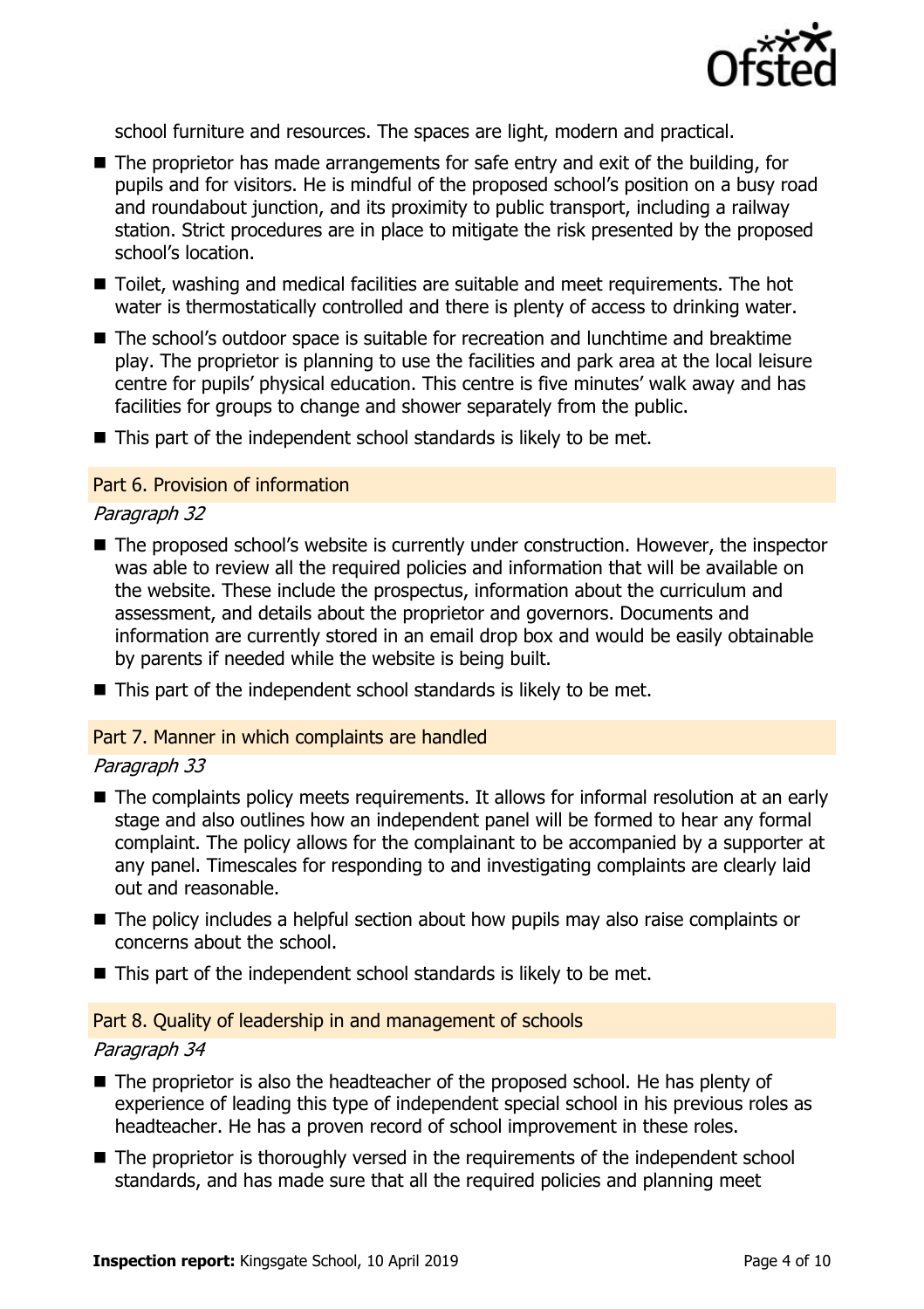

requirements.

- The proprietor has drawn up an audit tool which will enable him and governors to review the school's performance against the independent school standards.
- The proprietor is clearly knowledgeable and experienced in working with pupils who have social, emotional and mental health needs. He has put together aspirational curriculum plans that are of a similar scope and standard as those found in wellestablished mainstream, independent and state-funded schools.
- The proprietor has a secure understanding of risk and accountability. He is able to anticipate possible hazards and challenges in the opening of the school.
- Active steps have been taken to ensure that there is sufficient oversight of the proprietor's work. The proprietor is planning to establish an independent governing body. Prospective members are experienced in school governance and education. They are likely to have the skills and expertise to hold school leaders to account objectively.
- Through his previous experience in school leadership, the proprietor has formed useful connections and relationships with other school leaders, care providers and local authority services.
- The school is likely to meet this part of the independent school standards.

#### Schedule 10 of the Equality Act 2010

■ The proprietor has drawn up a suitable accessibility plan. Although the proposed school is not yet accessible to all pupils with reduced mobility, the policy allows for off-site provision and support for pupils while reasonable adjustments are made to the premises.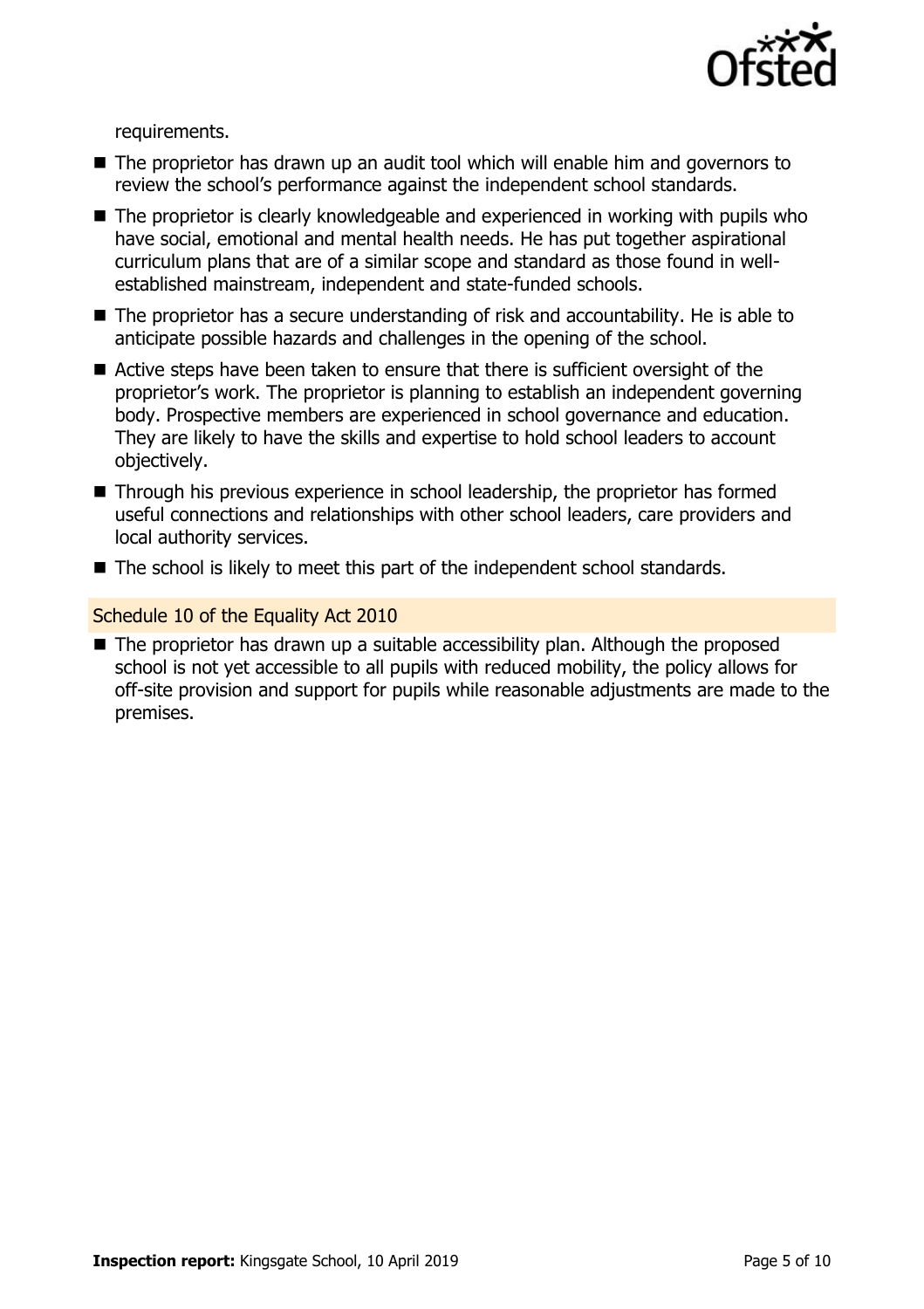

## **Compliance with regulatory requirements**

The school is likely to meet the requirements of the schedule to the Education (Independent School Standards) Regulations 2014 ('the independent school standards') and associated requirements.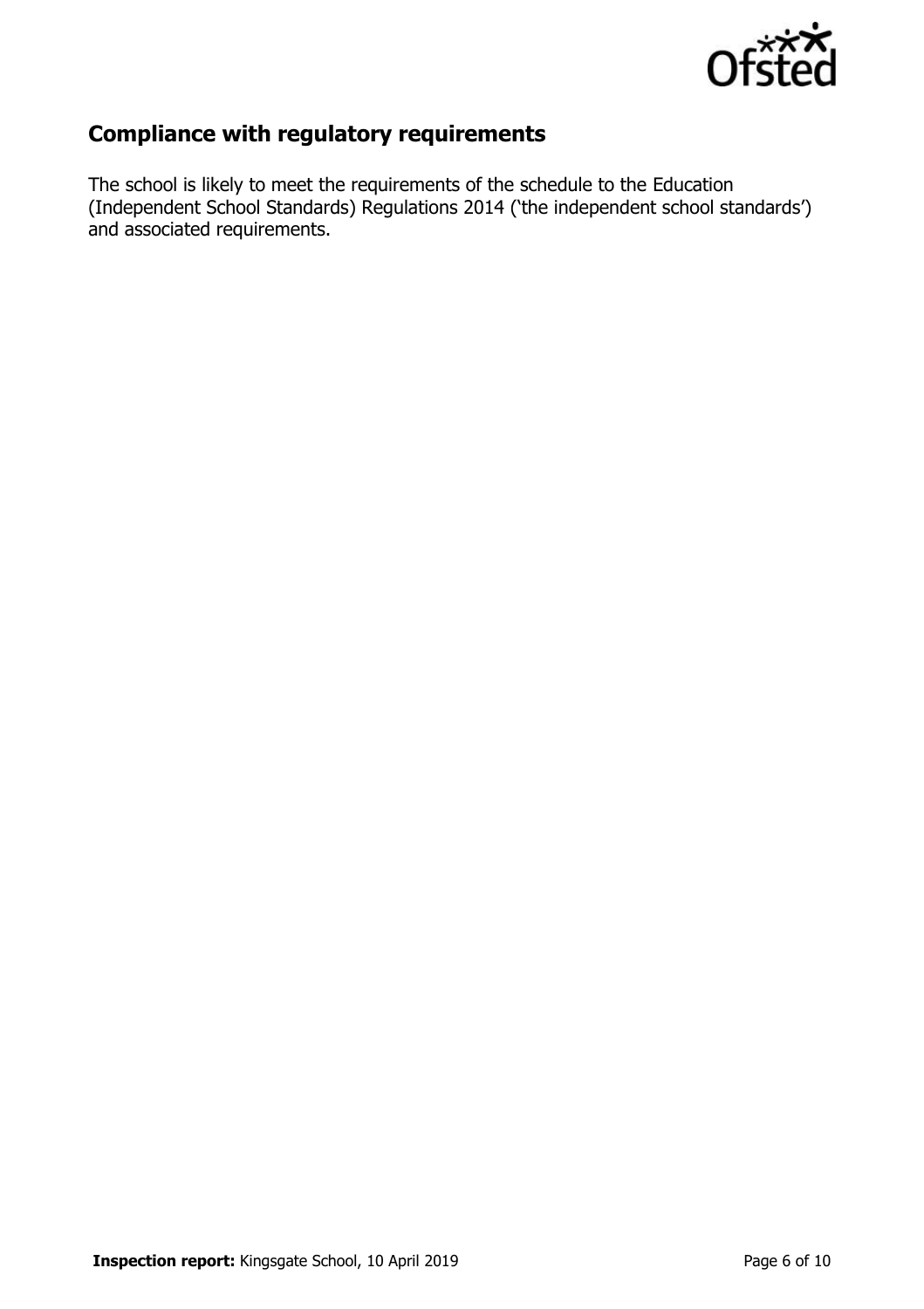

## **Proposed school details**

| Unique reference number | 146774   |
|-------------------------|----------|
| DfE registration number | 850/6095 |
| Inspection number       | 10087054 |

This inspection was carried out under section 99 of the Education and Skills Act 2008, the purpose of which is to advise the Secretary of State for Education about the school's likely compliance with the independent school standards that are required for registration as an independent school.

| Type of school                       | Independent                 |
|--------------------------------------|-----------------------------|
| <b>School status</b>                 | Independent special school  |
| Proprietor                           | Kingsgate Education Ltd     |
| Chair                                | To be confirmed             |
| <b>Headteacher</b>                   | <b>Tim Rogers</b>           |
| Annual fees (day pupils)             | £51,480                     |
| Telephone number                     | 07790 649 987               |
| Website                              | Under construction          |
| <b>Email address</b>                 | admin@kingsgateschool.co.uk |
| Date of previous standard inspection | Not previously inspected    |

#### **Pupils**

|                                        | <b>School's current</b><br>position | School's<br>proposal | Inspector's<br>recommendation |
|----------------------------------------|-------------------------------------|----------------------|-------------------------------|
| Age range of pupils                    | Not applicable                      | 7 to 14              | 7 to 14                       |
| Number of pupils on the<br>school roll | Not applicable                      | 16                   | 16                            |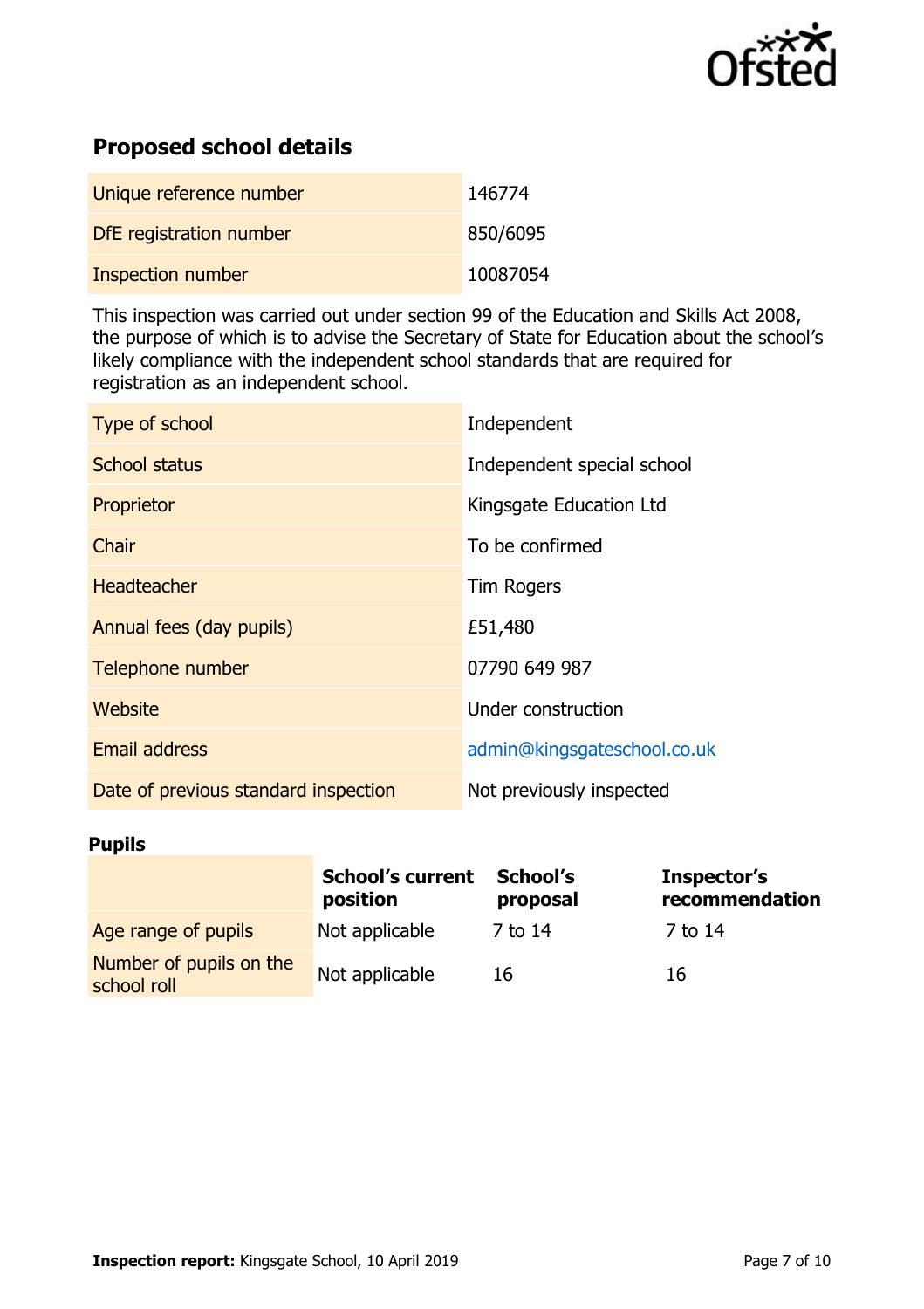

#### **Pupils**

|                                                                                                              | <b>School's current position</b> | <b>School's proposal</b> |
|--------------------------------------------------------------------------------------------------------------|----------------------------------|--------------------------|
| Gender of pupils                                                                                             | Not applicable                   | Mixed                    |
| Number of full-time<br>pupils of compulsory<br>school age                                                    | Not applicable                   | 16                       |
| Number of part-time<br>pupils                                                                                | Not applicable                   | 0                        |
| Number of pupils with<br>special educational<br>needs and/or disabilities                                    | Not applicable                   | 16                       |
| Of which, number of<br>pupils with an<br>education, health and<br>care plan                                  | Not applicable                   | 16                       |
| Of which, number of<br>pupils paid for by a local<br>authority with an<br>education, health and<br>care plan | Not applicable                   | 16                       |
| Staff                                                                                                        |                                  |                          |
|                                                                                                              |                                  |                          |

|                                                  | <b>School's current position</b> | <b>School's proposal</b> |
|--------------------------------------------------|----------------------------------|--------------------------|
| Number of full-time<br>equivalent teaching staff | Not applicable                   |                          |
| Number of part-time<br>teaching staff            | Not applicable                   | b                        |

#### **Information about this proposed school**

- The proposed Kingsgate School will cater for up to 16 pupils aged between seven and 14 years of age who have social, emotional and mental health needs. Some pupils admitted may also have associated complex learning difficulties.
- All pupils are likely to have education, health and care (EHC) plans and will be funded by their local authorities.
- The proposed school will offer full-time education based on the national curriculum, with additional therapeutic support, including speech and language.
- The school is situated in Fareham town centre. It is not intended that the school will use any alternative provision. The school does not have any religious character.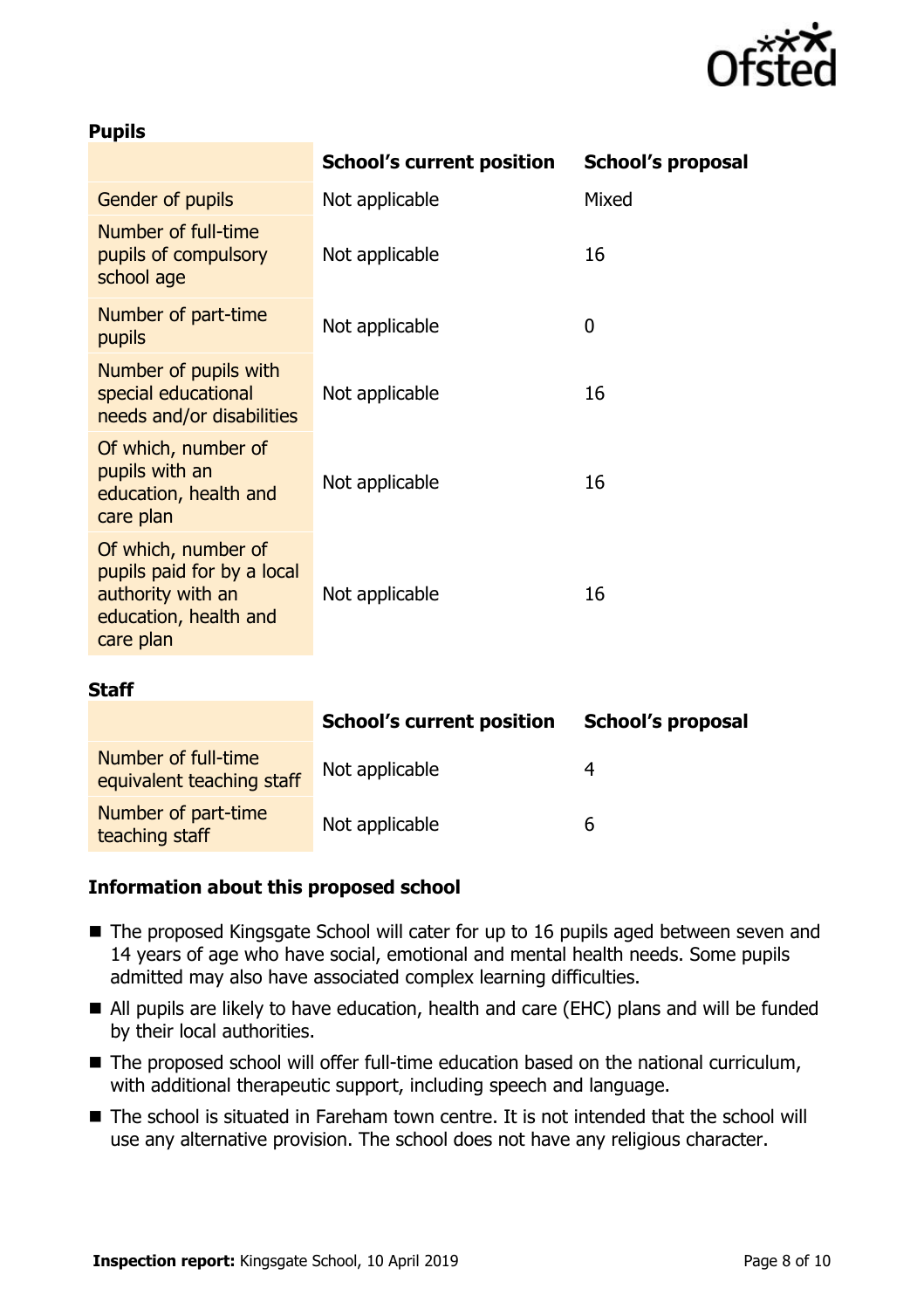

## **Information about this inspection**

- This was the first pre-registration inspection of the proposed school, prior to the planned opening of the school in June 2019. The inspection focused on whether the proposed school was likely to meet the independent school standards, if registered.
- Her Majesty's Inspector met with the proprietor, who is also the headteacher. She also met the chair of governors (designate).
- $\blacksquare$  The inspector toured the premises to check that the building was suitably equipped and furbished to be a school. She reviewed school policies and procedures to verify if these were likely to meet the independent school standards. She checked the proposed school's planned arrangements for safeguarding and safer recruitment. She discussed the school's proposed approach to ensuring site security and safe entry and exit of the premises.
- Information about the proposed curriculum and schemes of work was reviewed. The inspector considered the school's plans to promote pupils' spiritual, moral, social and cultural development.

#### **Inspection team**

Janet Pearce, lead inspector **Her Majesty's Inspector**